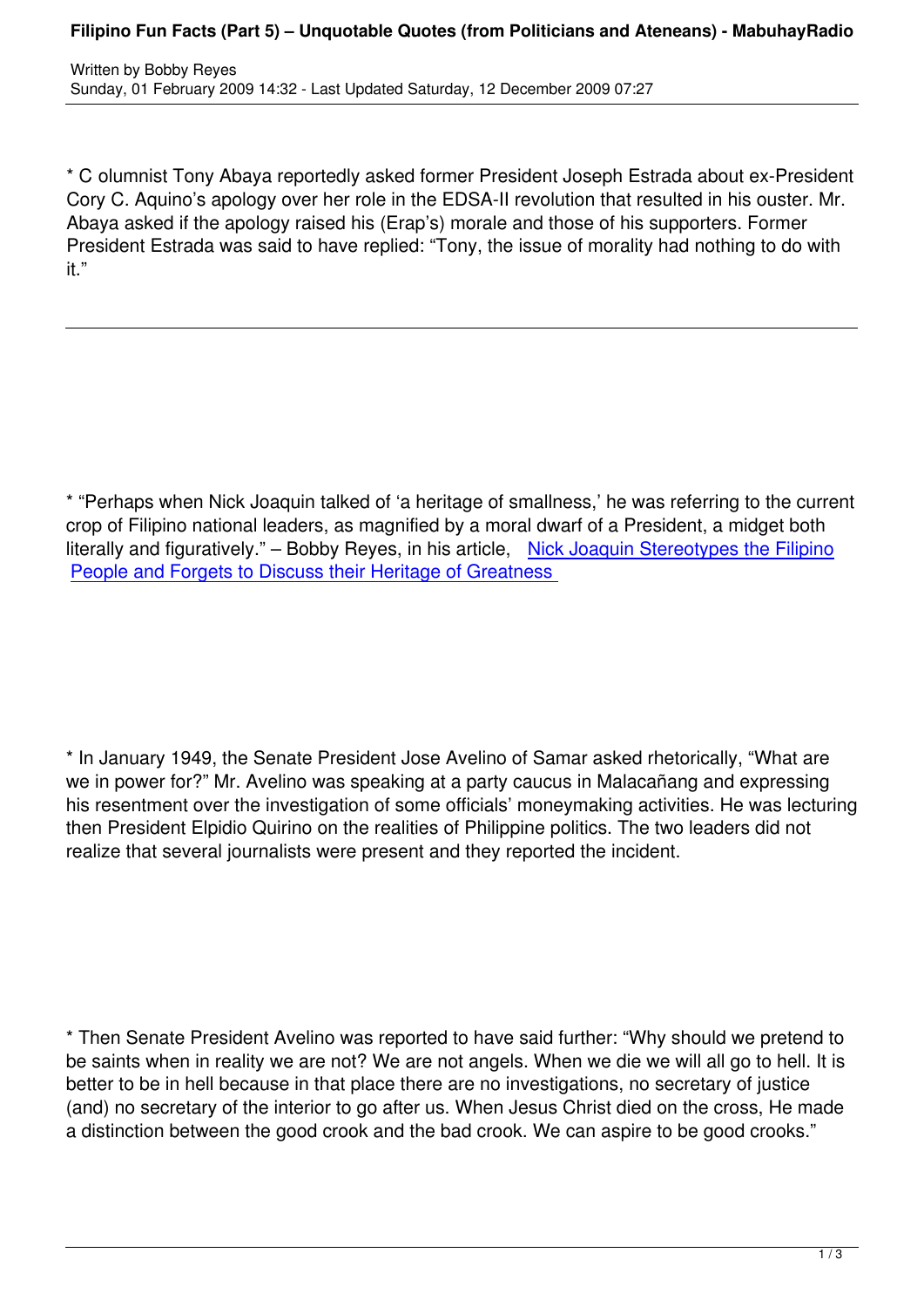## **Filipino Fun Facts (Part 5) – Unquotable Quotes (from Politicians and Ateneans) - MabuhayRadio**

\* President Quirino was reported to have told Mr. Avelino: "I am no saint … but when public opinion demands an investigation, we have to go through the formality of ordering one."

\* Approximately 11 years later, then President Carlos P. Garcia's Executive Secretary Juan Pajo apparently repeated Mr. Avelino's rhetorical question, "What are we in power for?" Secretary Pajo's remake of Mr. Avelino's words was one of the reasons President Garcia lost the 1961 presidential election to then Vice President Diosdado (Cong Dadong) Macapagal.

\* Now, 60 years later, Cong Dadong's daughter, Czarina Gloria Macapagal-Arroyo, has apparently not heard of the misadventures of Senator Avelino and Executive Secretary Pajo. Or does she like to be the poster girl for that now-infamous 1949 unquotable quote?

\* Did you know that both Czarina Gloria Macapagal-Arroyo and Czaritso (sic) Mike Arroyo are Ateneo de Manila alumni? That Jose P. Rizal is the most-famous and foremost Ateneo alumnus? That Dr. Rizal never became President of the Philippines? That there were other brilliant Ateneans who sought the presidency in the persons of Raul Manglapus and Raul S. Roco but the two lost badly in the presidential elections? It seems that the moral of their presidential stories is no Atenean named Raul can make it. Though, as Erap Estrada said, "Morality is not (again) the issue, as Raul Manglapus and Raul Roco were decent guys and absolutely-good Catholics."